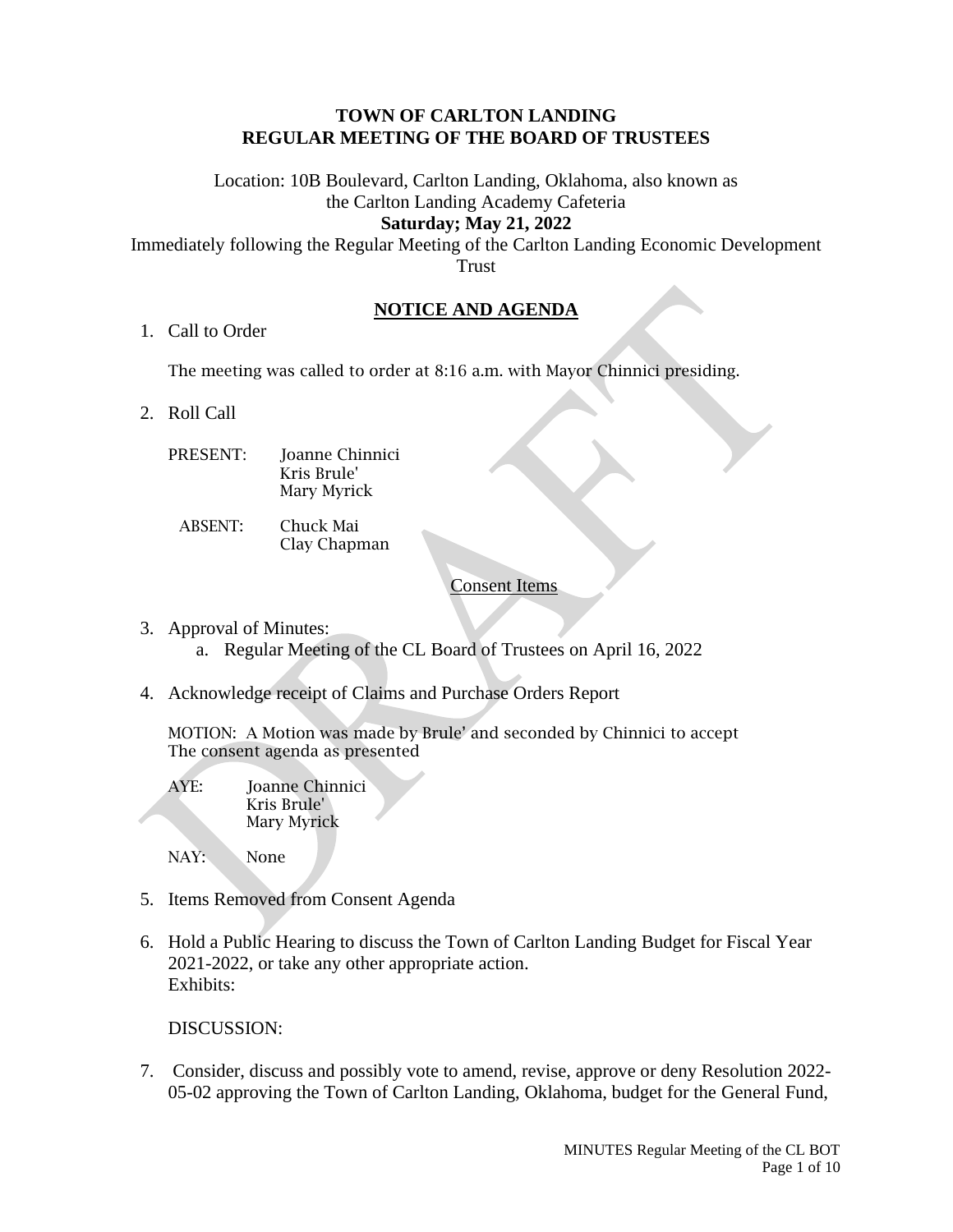Street and Alley Fund, and Carlton Landing Economic Development Trust for the fiscal year beginning July 1, 2022 and ending June 30, 2023, and providing for the investment of said funds, or take any other appropriate action. Exhibits:

The preliminary draft Budget Fiscal Year 2022-2023 continues a fiscally conservative policy even with increases in Sales Tax and Lodging Tax. Sales Tax is an eighty percent (80%) increase over FY 21-22, but only represents sixty-seven and eight tenths' percent (67.8%) of FY 21-22 projected actual Revenue. Lodging Tax is a one hundred percent (100%) increase over FY 21-22, but only represents sixty-four percent (64%) of FY 21-22 projected actual Revenue. The Street and Alley Fund was established during FY 21-22 after the Town started receiving Motor Fuel Tax. The release of the 2020 Census data showed the Town with a population of 94 residents, which meet the minimum threshold to start receiving Motor Fuel Tax. Our first full year of projected Revenue from Motor Fuel Tax is \$500.00.

Balance Forward and Carry-over are unfinished projects that are being carried forward from FY 21-22. Using Balance Forward and Carry-over allows the dollars appropriated previously to be re-appropriated in the new Fiscal Year. If the funds were not reappropriated then "new revenue" or revenue projected to be received during the Fiscal Year would be used to fund the project or activity that didn't get completed last year but still needs to be completed. The Street Light project and related revenue is reappropriated in FY 22-23 in the General Fund. Stephens Road, Alley improvement, Community Center, and playground expansion are being reappropriated for FY 22-23. In past years, Tax Increment Financing Revenue Note along with estimated projects were Budgeted; however, after the issuing of the TIF Revenue Note a Budget Amendment was needed to adjust the actual TIF Revenue Note amount received and project funding. The Proposed FY 22-23 Budget does not allocate of estimate a possible TIF Revenue Note, when the Note is issued, and projects determined a Budget Amendment will be completed for approval. The desire is the Budget will be simpler to follow.

Some basic highlights in the proposed FY 22-23 Budget include:

Increase Revenue for Sales Tax and Lodging Tax Propose a new Full-time Clerk position Insurance for Water Street Pavilion Funds to cover TIF Administration for County Treasurer Budgeting a Transfer to Reserve Fund

The Carlton Landing Economic Development Trust provides carryover revenue for projects that were not competed. Once the TIF Committee meets to review possible projects and a TIF Revenue Note is issued, a Budget Amendment will be submitted for approval. They will make their formal recommendation in the fall as part of the Revenue Note determination process.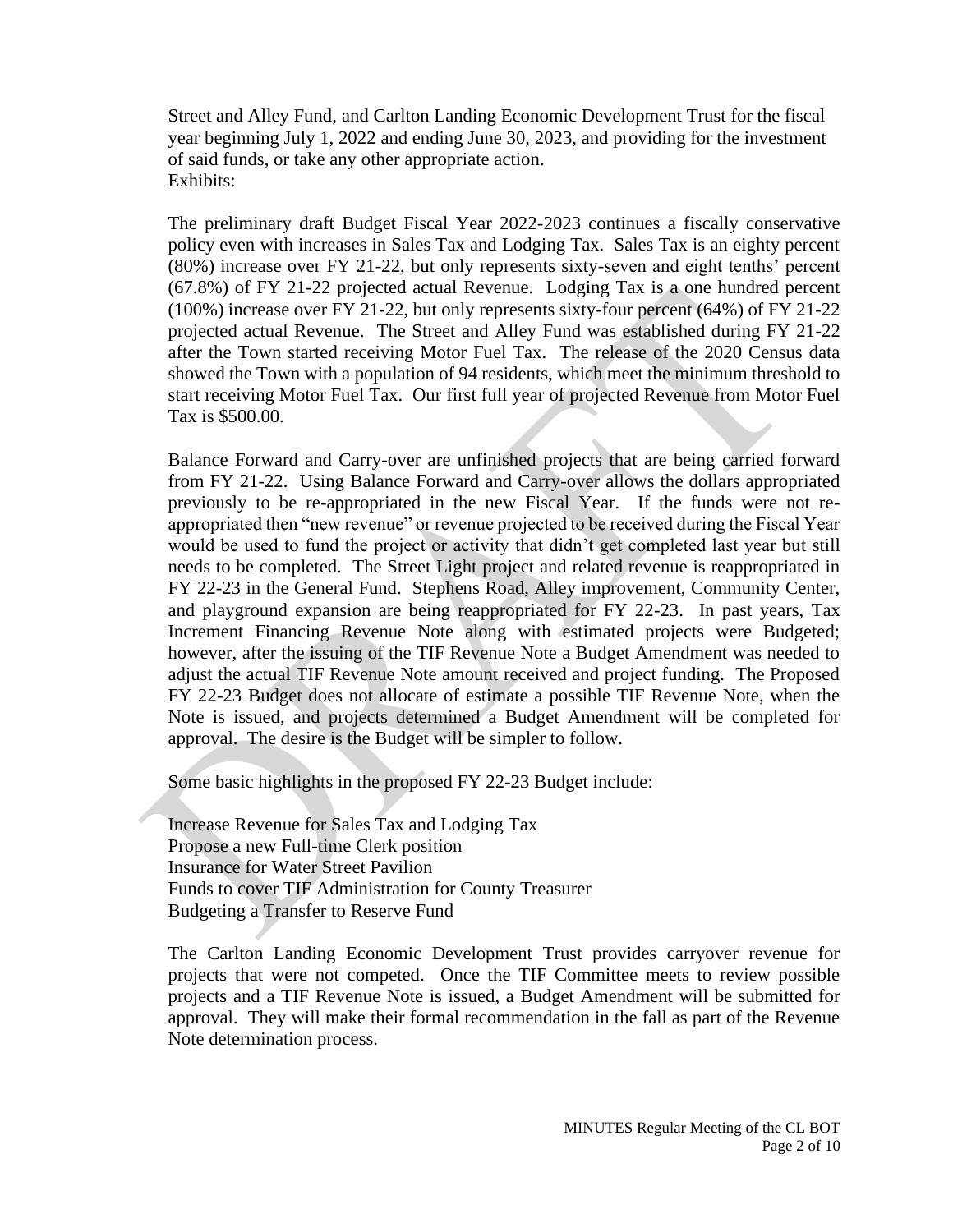Both the Town Budget and CLEDT Budget are submitted as balanced Budgets. At this time, the Town Budget does not project using any excess Fund Balance to balance the budget.

MOTION: A motion was made by Chinnici and seconded by Myrick to approve the Resolution approving the Town of Carlton Landing, Oklahoma, budget for the General Fund, Street and Alley Fund and Carlton Landing Economic Development Trust for the fiscal year beginning July 1, 2022 and ending June 30, 2023.

AYE: Joanne Chinnici Kris Brule' Mary Myrick

NAY: None

8. Consider, discuss and possibly vote to select and approve a Street Light fixture for use within the Town of Carlton Landing, or take any other appropriate action. Exhibits:

The Board of Trustees have had multiple conversations regarding the Street Light Ordinance and maintaining a Dark Sky philosophy with-in the Town of Carlton Landing. The Street Light Ordinance is still under a secondary review and modification from the December 18, 2021 Trustee meeting. The project is two parts; one part is the creation and adoption of a Street Light Ordinance; the second part is a pilot project of installation of a Street Light. For the pilot project, and to establish the standard for the look and appearance of Street Lights with Carlton Landing, staff is presenting several types and styles of Street Light. The fixture defines the character and is the center piece of the Street Light. The pole for installation and support of the light selected will match the style and characteristic of the fixture. Freese and Nichols present five different major styles of lights and about thirty-seven (37) fixture options. Staff requested the assistance of the Design Review Committee and a few others to reduce the total number of options down to the fifteen (15) presented. There are three light fixture options from each major style, all selected from the informal poll.

All the light fixtures submitted for consideration meet the Dark Sky standard. Once the fixture is selected Freese and Nichols will begin the design and engineering for the street light pilot project. Previous discussion had the installation of the pilot streetlight on Water Street. Staff will work with Freese and Nichols during the engineering phase for placement of the streetlight.

MOTION: A motion was made by Chinnici and seconded by Myrick to approve a Street Light fixture for use within the Town of Carlton Landing.

AYE: Joanne Chinnici Kris Brule' Mary Myrick NAY: None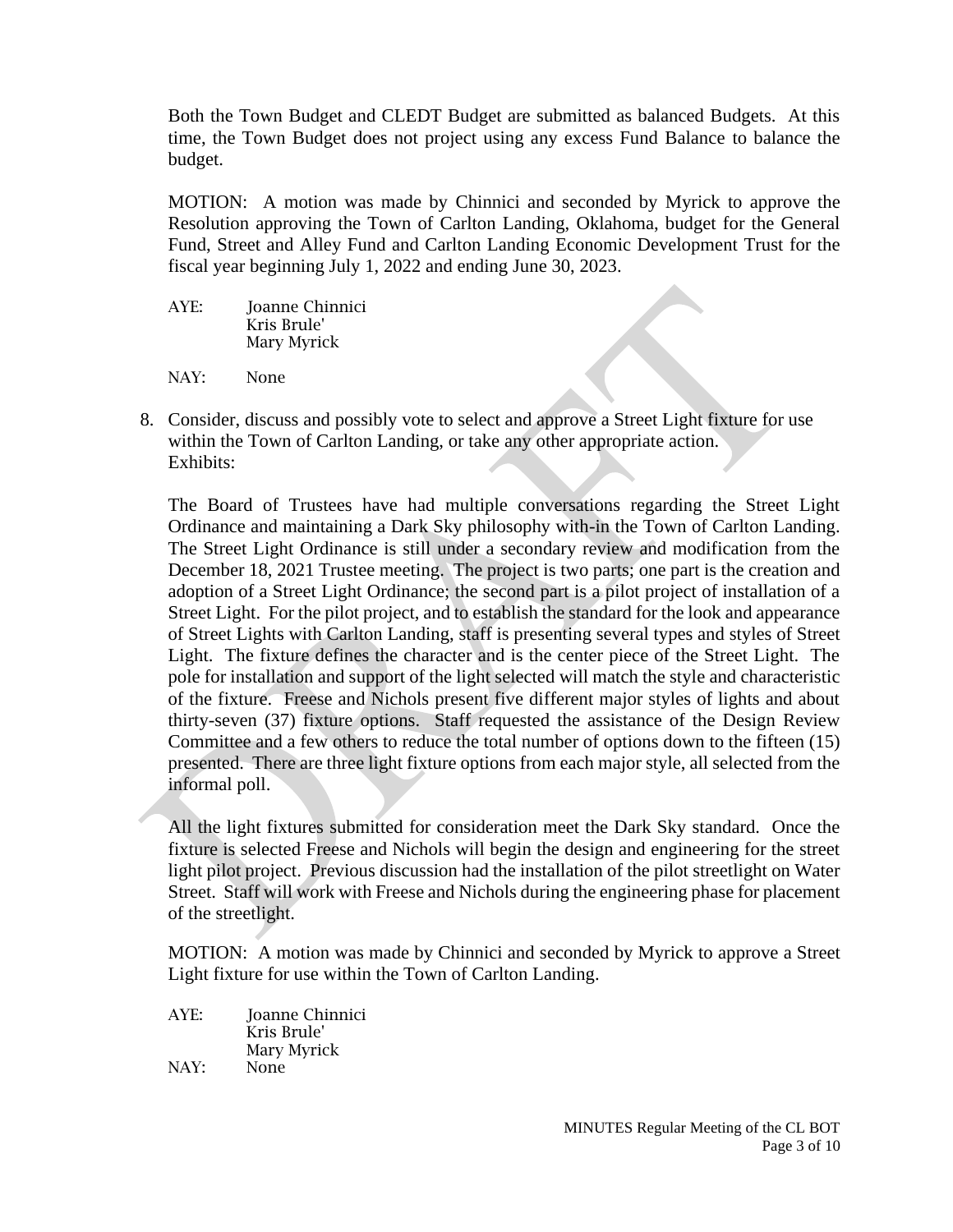- 9. Reports
	- a. Sales Tax Revenue and other Financial Reports (See attachment)
	- b. Town Administrator (See attachment)
	- c. Legal Reports, Comments, and Recommendations to the Governing Body

Kay Wall reported her monthly activity during the CLEDT meeting.

- 10. Recognize Citizens wishing to comment on non-Agenda Items None
- 11. Comments and questions by Governing Body members regarding items for future consideration. None
- 12. Consider, discuss and possibly vote to adjourn and reconvene at 48 Water Street, Carlton Landing, OK for Water Street Pavilion Ribbon Cutting Ceremony, or take any other appropriate action.

MOTION: A motion was made by Chinnici and seconded by Myrick to adjourn and reconvene at Water Street Pavilion for the Ribbon Cutting Ceremony.

- AYE: Joanne Chinnici Kris Brule' Mary Myrick
- NAY: None
- 13. Presentation and Ribbon Cutting Ceremony for Water Street Pavilion.
- 14. Adjournment

There being no further business, a motion was made and seconded to adjourn the meeting at 9:00 a.m., May 21, 2022.

 $\overline{\phantom{a}}$  , where  $\overline{\phantom{a}}$  , where  $\overline{\phantom{a}}$  , where  $\overline{\phantom{a}}$  , where  $\overline{\phantom{a}}$ Mayor

Attest:

 $\overline{\phantom{a}}$  ,  $\overline{\phantom{a}}$  ,  $\overline{\phantom{a}}$  ,  $\overline{\phantom{a}}$  ,  $\overline{\phantom{a}}$  ,  $\overline{\phantom{a}}$  ,  $\overline{\phantom{a}}$  ,  $\overline{\phantom{a}}$  ,  $\overline{\phantom{a}}$  ,  $\overline{\phantom{a}}$  ,  $\overline{\phantom{a}}$  ,  $\overline{\phantom{a}}$  ,  $\overline{\phantom{a}}$  ,  $\overline{\phantom{a}}$  ,  $\overline{\phantom{a}}$  ,  $\overline{\phantom{a}}$ Town Clerk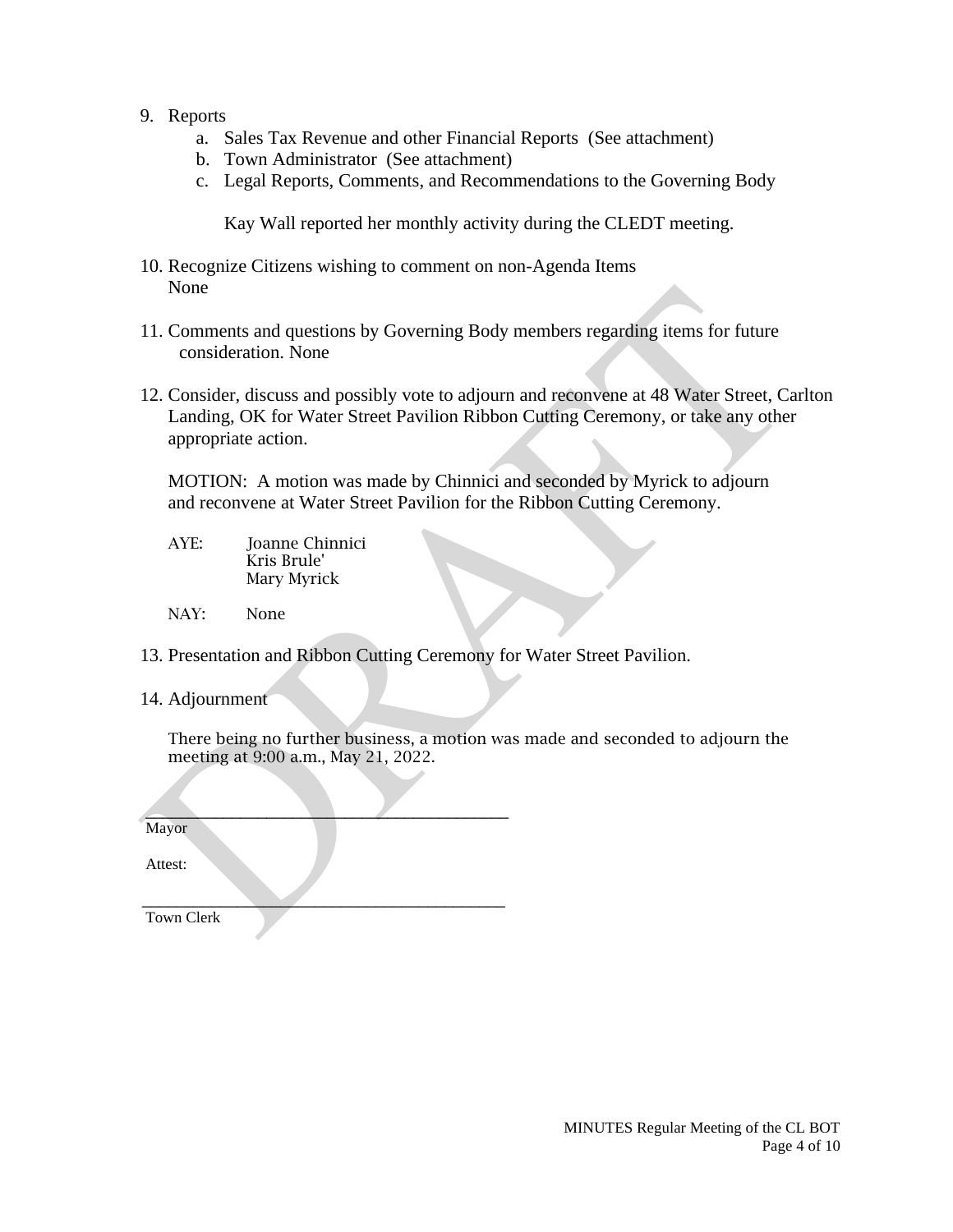### Town Administrator's Report – May 21, 2022

- $\Box$  Entrance Road Contacted Pittsburgh County about filling potholes and road repair.
- □ Park and Redbud Alley Improvement Received 30% plans for review from Freese and Nichols. Mike and I are reviewing and scheduling to meet with Freese and Nichols to discuss.
- □ Stephens Road Received 30% plans for review from Freese and Nichols. Mike and I are reviewing and scheduling to meet with Freese and Nichols to discuss.
- $\Box$  Fire House Attended and participated in the Fire House group meeting. Assisted with getting information about Bank Account to change names on bank account.
- $\Box$  Code Red Was set-up on Code Red as a user and had quick training on usage. We scheduled a full training session for June 8, if anyone would like to join me for a refresher.
- $\Box$  Corps– Met with the Corps of Engineers and conducted the Annual Inspection on April 28. Currently waiting for the Inspection Report.
- □ FY 22-23 Budget Prepared FY 22-23 Budget for consideration an approval.
- □ Street Light Pilot Project Freese and Nichols sent over a selection of light fixture styles and multiple types within each style. Thirty-one light fixtures were submitted. Using an informal poll process reduced fixtures down to fifteen for submittal to Board for consideration.
- $\Box$  Other activities attended ICMA webinar community engagement; contacted Landmark for mowing and trail maintenance; attended OMMS regional virtual meeting.

Thank you.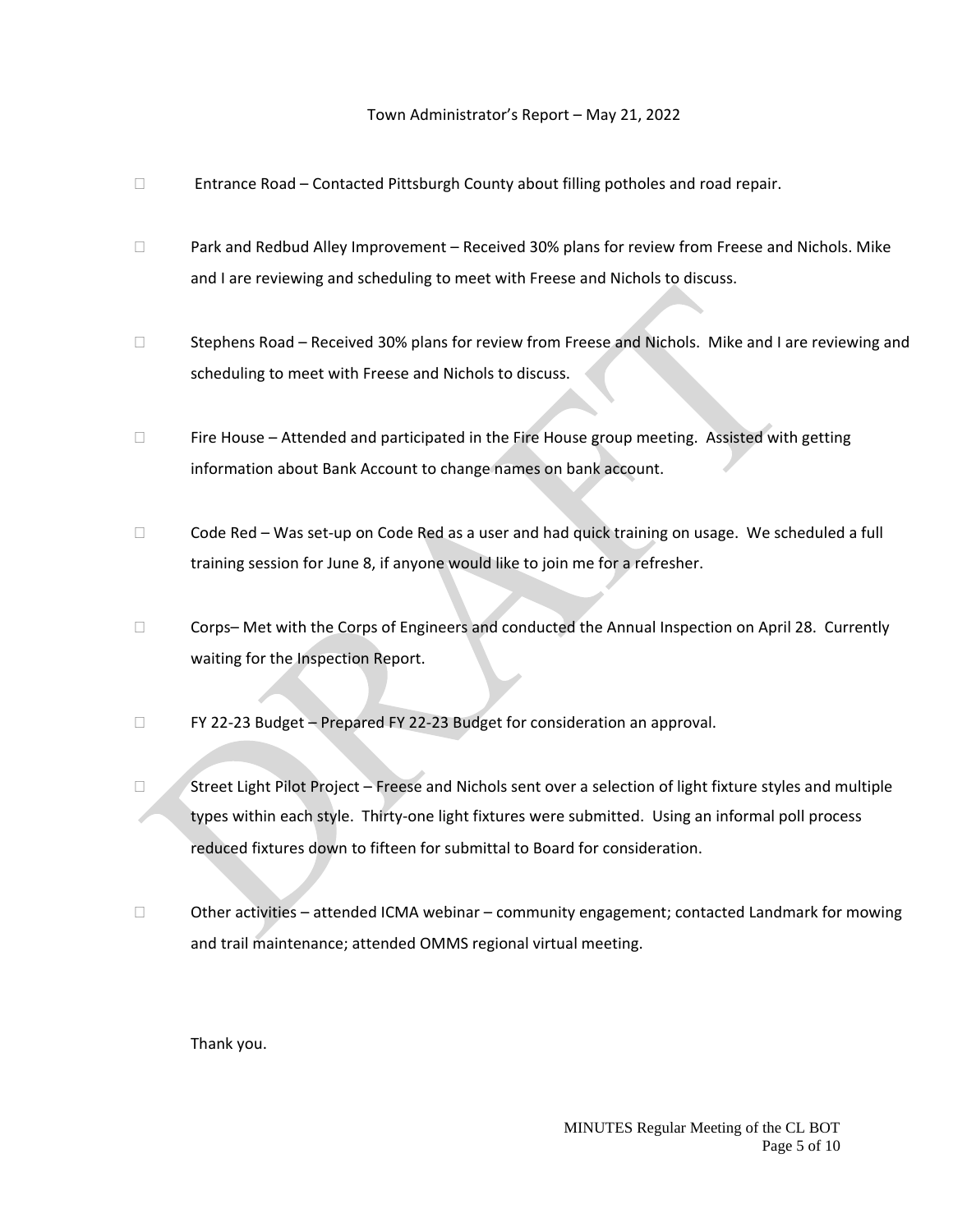### **GENERAL Fund Summary**

|                                             |    | Actual          |         | Actual          |          | Amended Budget Proposed Budget |     |              |
|---------------------------------------------|----|-----------------|---------|-----------------|----------|--------------------------------|-----|--------------|
| <b>REVENUES</b>                             |    | FY 19-20        |         | FY 20-21        |          | FY 21-22                       |     | FY 22-23     |
| Non-Departmental                            | 5  | 377,070.00 S    |         | 513,124.97 S    |          | 376,159.00                     | ి క | 498,328.00   |
| <b>EXPENDITURES</b>                         |    |                 |         |                 |          |                                |     |              |
| Adminstation                                |    |                 |         |                 |          |                                |     |              |
| Personal Services                           | Ś  | 114,896.11 \$   |         | 124,980.71      | s        | 127,319.00 \$                  |     | 220,743.00   |
| Material and Supplies                       | \$ | 311.53          | Ś       | 438.14          | ŝ        | 1,020.00                       | Ŝ   | 1.420.00     |
| Other Services                              | š  | 6,640.39 \$     |         | 12,607.23 S     |          | 17,359.00 \$                   |     | 18,133.00    |
| <b>TOTAL DEPARTMENT</b>                     | s  | 121,848.03      | s       | 138,026.08      | ుక       | 145,698.00                     | S.  | 240,296.00   |
| General Government                          |    |                 |         |                 |          |                                |     |              |
| Material and Supplies                       | Ś  | 2,843.01        | 5       | 9,545.06        | - 5      | 13,488.00                      | s   | 10,340.00    |
| <b>Other Services</b>                       | Ś  | 157,319.87      | š       | 66,475.12       | <b>S</b> | 106,630.00                     | s   | 119,446.00   |
| Capital Outlay                              | š  | $\sim$          | Ś       | 14,320.48 \$    |          | 50,000.00 \$                   |     | 50,000.00    |
| Debt Service                                | Ś  | 12,800.00       | s       | 14,721.82 S     |          | 57,190.00<br>- S               |     | 55,600.00    |
| <b>Transfers OUT</b>                        |    |                 | ŝ       | 70,000.00       |          |                                |     |              |
| <b>TOTAL DEPARTMENT</b>                     | Ś  | 172,962.88 \$   |         | 175,062.48 \$   |          | 227,308.00 \$                  |     | 250,386.00   |
| <b>TOTAL EXPENDITURES</b>                   | š  | 294,810.91 \$   |         | 313,088.56 \$   |          | 373,006.00 \$                  |     | 490,682.00   |
| YEAR END FUND BAL                           | Ś  | 82,259.09 \$    |         | 200,036.41 \$   |          | 3,153.00 \$                    |     | 7,646.00     |
| <b>CLEDT Fund Summary</b>                   |    |                 |         |                 |          |                                |     |              |
| <b>REVENUES</b>                             |    | FY 19-20        |         | FY 20-21        |          | FY 21-22                       |     | FY 22-23     |
| Non-Departmental                            | 5  | 3.898.921.31 \$ |         | 1,799,809.22 \$ |          | 2,778,302.92 \$                |     | 1,935,000.00 |
| <b>EXPENDITURES</b>                         |    |                 |         |                 |          |                                |     |              |
| General Government<br>Material and Supplies |    |                 |         |                 |          |                                |     |              |
| Other Services<br>Capital Outlay            |    |                 |         |                 |          |                                |     |              |
|                                             | Ś. |                 |         | 593,694.87      | .s       |                                |     | 764,560.00   |
| Debt Service<br>Transfers - Out             |    | 272,000.00      | \$<br>Ś | 96,663.96 \$    |          | 821,297.71 \$<br>101,989.00 \$ |     | 120,146.00   |
| TOTAL DEPARTMENT                            | Ś  | 272,000.00      | ŝ       | 690,358.83      | း        | 923,286.71 \$                  |     | 884,706.00   |
| <b>TIF Projects</b>                         |    |                 |         |                 |          |                                |     |              |
| Capital Outlay                              | s. | 2,754,203.77    | -S      | 684, 395.92     | -S       | 1,719,885.81 \$                |     | 1,035,000.00 |
| TOTAL DEPARTMENT                            | š  | 2,754,203.77    | s       | 684,395.92      | s        | 1,719,885.81                   | 5   | 1,035,000.00 |
| <b>TOTAL EXPENDITURES</b>                   | š  | 3,026,203.77 \$ |         | 1,374,754.75    | ∴\$      | 2,643,172.52 \$                |     | 1,919,706.00 |
| YEAR END FUND BAL                           | ś  | 872,717.54 \$   |         | 425,054.47 \$   |          | 135,130.40 \$                  |     | 15,294.00    |
| STREET AND ALLEY Fund Summary               |    |                 |         |                 |          |                                |     |              |
| <b>REVENUES</b>                             |    |                 |         |                 |          | FY 21-22                       |     | FY 22-23     |
| Non-Departmental                            |    |                 |         |                 | Ŝ        | 400.00 \$                      |     | 500.00       |
| <b>EXPENDITURES</b>                         |    |                 |         |                 |          |                                |     |              |
| <b>General Government</b>                   |    |                 |         |                 |          |                                |     |              |
|                                             |    |                 |         |                 | a        |                                |     |              |

| 10: 삼 달 1 전에 있는 외에 대한 11 전에 대한 11 전에 대한 1                          | <b>MAG</b> | コンドルコン アインドリンスプレ |     | <b><i>POLICE COLLE</i></b> |
|--------------------------------------------------------------------|------------|------------------|-----|----------------------------|
| <b>EXPENDITURES</b><br><b>General Government</b><br>Capital Outlay | s          | ٠                | - 5 | $\sim$                     |
| <b>TOTAL DEPARTMENT</b>                                            | s          | $\sim$           | - 5 | £,                         |
| TOTAL EXPENDITURES                                                 | s          | ÷                | s   |                            |
| YEAR END FUND BAL                                                  |            | 400.00           | - 5 | 500.00                     |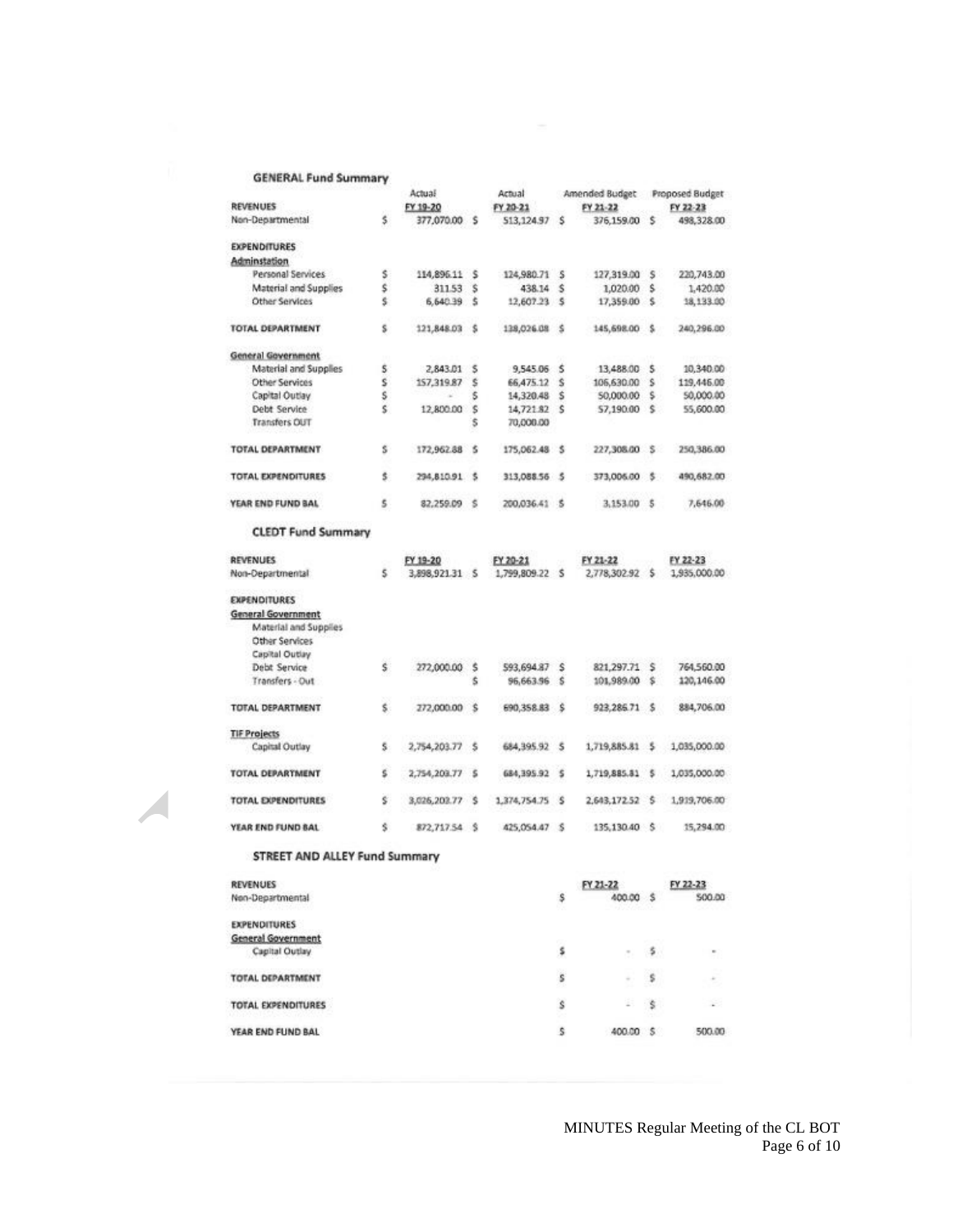#### GENERAL FUND - Budget Supplement Information - FY 22-23

| Ledger ID                                        | Ledger Description                         | Actual                     |              | Actual                 |                     | <b>Amended Budget</b> | <b>Proposed Budget</b> |                       |  |
|--------------------------------------------------|--------------------------------------------|----------------------------|--------------|------------------------|---------------------|-----------------------|------------------------|-----------------------|--|
|                                                  |                                            | FY 19-20                   |              | FY 20-21               |                     | $21 - 22$             |                        | $22 - 23$             |  |
| Non-Departmental Revenue                         |                                            |                            |              |                        |                     |                       |                        |                       |  |
| 01-00-4000-00                                    | Sale Tax                                   | \$80,285.00 \$             |              | 188, 141.32            | s                   | 100,000.00            | ŝ                      | 180,000.00            |  |
| 01-00-4005-00                                    | Use Tax                                    | \$1,877.00                 | \$           | 8,001.54               | ŝ                   | 7,200.00              | Ś                      | 8,000.00              |  |
| 01-00-4010-00                                    | Utility Tax                                | \$3,280.00                 | Ś            | 6,255.96               | .s                  | 12,000.00             | Ś.                     | 12,000.00             |  |
| 01-00-4011-00                                    | Lodging Tax                                |                            | Ś            | 22,793.31              | :S                  | 24,000.00             | Ś                      | 48,000.00             |  |
| 01-00-4012-00                                    | Alcohol Beverage Tax                       |                            |              |                        |                     |                       | s                      | 800.00                |  |
| 01-00-4015-00                                    | Pittsburgh County Sinking Fund Receipts    | \$41,142.00                | ŝ            | 60,039.22              | .s                  | 57,190.00             | \$                     | 55,600.00             |  |
| 01-00-4100-00                                    | <b>Building Permits/Inspection Fees</b>    | \$6,700.00                 | <b>S</b>     | 32,337.22              | s                   | 23,580.00             | Ś                      | 23,580.00             |  |
| 01-00-4105-00                                    | <b>Business License and Permits</b>        | \$1,022.00 \$              |              | 86.88                  | s                   | 200.00                | Ś                      | 200.00                |  |
| 01-00-9001-00                                    | Transfer IN from CLEDT                     |                            |              |                        |                     |                       |                        |                       |  |
| 01-00-9002-00                                    | Transfer IN from TIF                       | \$89,259.00                |              | \$117,552.05 \$        |                     | 101,989.00            | s                      | 120,148.00            |  |
|                                                  | Balance Forward/Carry-over                 | \$153,505.00               |              | \$77,917.47 \$         |                     | 50,000.00             | s                      | 50,000.00             |  |
|                                                  | TOTAL AVAILABLE REVENUES                   | \$377,070.00               |              | \$513,124.97           |                     | \$376,159.00          |                        | \$498,328.00          |  |
| Administration                                   |                                            |                            |              |                        |                     |                       |                        |                       |  |
| Personal Services                                |                                            |                            |              |                        |                     |                       |                        |                       |  |
| 01-10-5000-00                                    | Salaries                                   | \$86,300.04 \$             |              | 87,449.88              | ుక                  | 88,424.00             | s                      | 158,000.00            |  |
| 01-10-5005-00                                    | Overtime                                   |                            |              |                        |                     |                       | ŝ                      | 12,385.00             |  |
| 01-10-5010-00                                    | Social Security                            | \$8,516.11 \$              |              | 5,987.95               | ి క                 | 7,063.00              | \$                     |                       |  |
| 01-10-5015-00                                    | Unemployment Tax                           | \$256.80                   | ŝ            | 545.44                 | Ś                   | 1,846.00              | s                      | 3,238.00<br>27,420.00 |  |
| 01-10-5020-00                                    | <b>Employer Paid Insurance</b>             | \$7,315.50                 | <sub>S</sub> | 17,089.44              | š                   | 17,244.00             | \$                     |                       |  |
| 01-10-5025-00                                    | <b>Employer Retirement Contribution</b>    | \$9,308.86                 | ŝ            | 9,009.80               | ŝ<br>\$             | 8,842.00<br>3,900.00  | s                      | 15,800.00<br>3,900.00 |  |
| 01-10-5030-00                                    | Vehicle/Cell Allowance<br><b>SUB TOTAL</b> | \$3,198.80<br>\$114,896.11 | s<br>\$      | 3,898.20<br>124,980.71 | s                   | 127,319.00            | Ś                      | 220,743.00            |  |
|                                                  |                                            |                            |              |                        |                     |                       |                        |                       |  |
| <b>Materials &amp; Supplies</b><br>01-10-5500-00 | Office Supplies                            | \$291.53 \$                |              | 278.14                 | .s                  | 600.00                | -\$                    | 800.00                |  |
|                                                  | <b>Building Maintenance &amp; Repairs</b>  |                            | Ŝ            | 160.00                 | $\ddot{\mathbf{5}}$ | 320.00                | s                      | 320.00                |  |
| 01-10-5510-00<br>01-10-5515-00                   | Vehicle Maintenance & Repairs              |                            |              |                        |                     |                       |                        |                       |  |
| 01-10-5520-00                                    | Software Programs/ Services                |                            |              |                        |                     |                       | s                      | 200.00                |  |
| 01-10-5525-00                                    | Gas, Oil, Tires                            |                            |              |                        |                     |                       |                        |                       |  |
| 01-10-5530-00                                    | Miscellaneous - Fees, Events, Activities   | \$20.00                    |              |                        | s                   | 100.00                | s                      | 100.00                |  |
|                                                  | <b>SUB TOTAL</b>                           | \$311.53 \$                |              | 438.14                 | s                   | 1,020.00              | S                      | 1,420.00              |  |
|                                                  |                                            |                            |              |                        |                     |                       |                        |                       |  |
| Other Services                                   |                                            |                            |              | 3,783.74               | \$                  | 4,339.00              | s                      | 4,363.00              |  |
| 01-10-6000-00                                    | <b>Utilities</b>                           | \$714.00                   | ŝ            | 7,300.49               | s                   |                       | \$                     | 5,820.00              |  |
| 01-10-6005-00                                    | Rent                                       | \$5,700.00                 | ŝ            |                        |                     | 5,760.00              |                        |                       |  |
| 01-10-6015-00                                    | Insurance                                  |                            |              |                        | Ś.                  | 350.00                | \$                     | 570.00                |  |
| 01-10-6035-00                                    | Dues & Memberships                         |                            | s            | 1,199.00               | ŝ                   | 1,210.00              | Ś                      | 1,380.00              |  |
| 01-10-6040-00                                    | School, Training, Travel                   | \$226.39                   | .Ŝ           | 324.00                 | s                   | 5,700.00              | \$                     | 6,000.00              |  |
|                                                  | <b>SUB TOTAL</b>                           | 6,640.39<br>s              | s            | 12,607.23              | .s                  | 17,359.00             | s                      | 18,133.00             |  |
| Capital Outlay                                   |                                            |                            |              |                        |                     |                       |                        |                       |  |
|                                                  | <b>SUB TOTAL</b>                           | \$                         | \$           |                        | $\sim$              |                       | \$                     |                       |  |
| Debt Service                                     |                                            |                            |              | Via                    |                     |                       | S                      |                       |  |
|                                                  | SUB TOTAL                                  | s.                         |              | s                      | s                   |                       |                        |                       |  |
|                                                  | DEPT TOTAL                                 | \$121,848.03 \$            |              | 138,026.08 \$          |                     | 145,698.00 \$         |                        | 240,296.00            |  |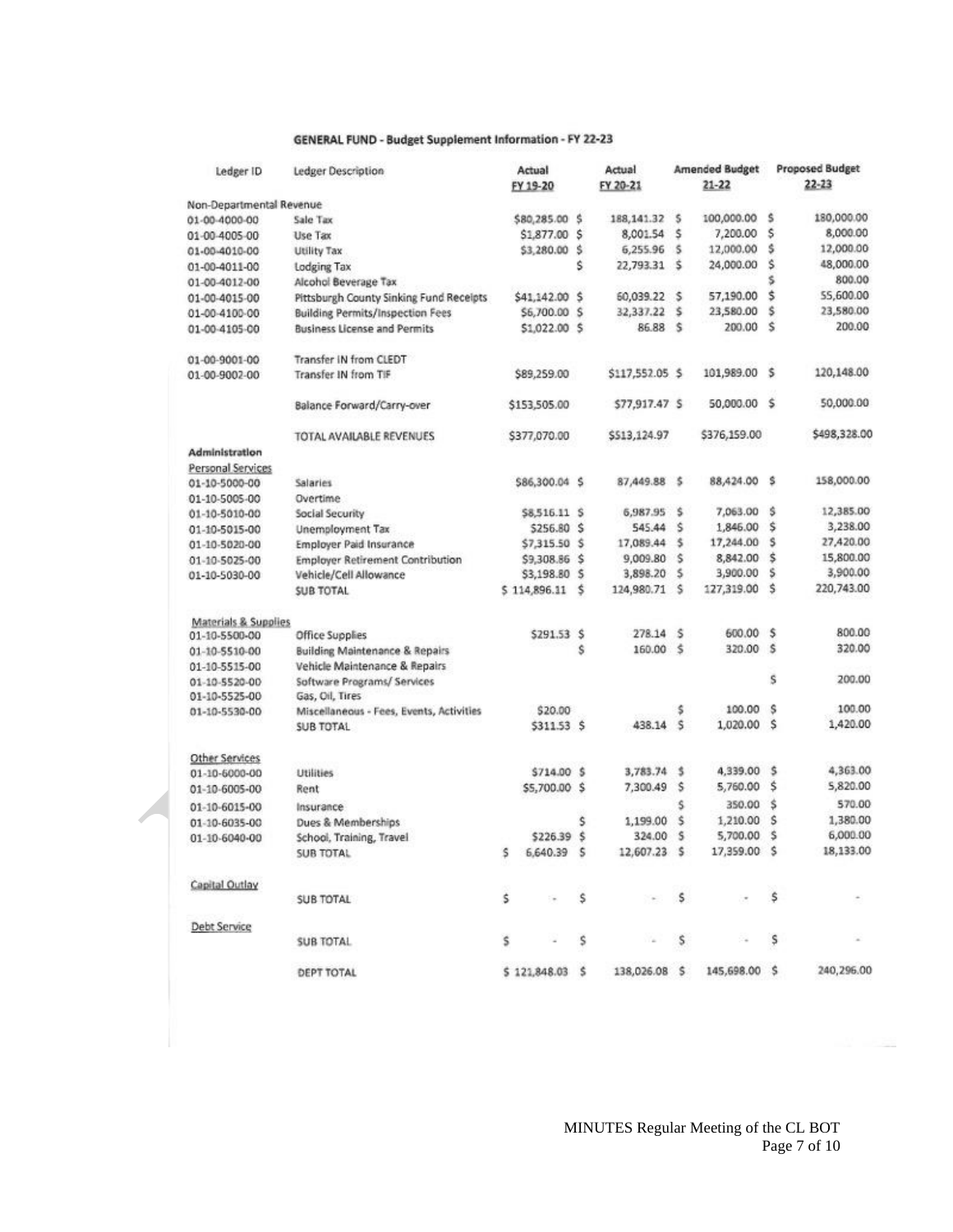| Ledger ID                 | Ledger Description                        | Actual          |              | Actual          |     | <b>Amended Budget</b> |     | <b>Proposed Budget</b> |  |  |
|---------------------------|-------------------------------------------|-----------------|--------------|-----------------|-----|-----------------------|-----|------------------------|--|--|
|                           |                                           | FY 19-20        |              | FY 20-21        |     | $21 - 22$             |     | $22 - 23$              |  |  |
| <b>General Government</b> |                                           |                 |              |                 |     |                       |     |                        |  |  |
| <b>Personal Services</b>  |                                           |                 |              |                 |     |                       |     |                        |  |  |
|                           | <b>SUB TOTAL</b>                          | \$              |              |                 |     |                       |     |                        |  |  |
| Materials & Supplies      |                                           |                 |              |                 |     |                       |     |                        |  |  |
| 01-15-5500-00             | <b>Office Supplies</b>                    | \$291.00 \$     |              | 1,417.35 \$     |     | 1,500.00              | Š.  | 1,500.00               |  |  |
| 01-15-5505-00             | Postage                                   |                 |              |                 | \$  | 600.00                | Ś   | 600.00                 |  |  |
| 01-15-5510-00             | <b>Building Maintenance &amp; Repairs</b> |                 |              |                 | š   | 2,500.00              | š   | 2,500.00               |  |  |
| 01-15-5520-00             | Software Programs/ Services               | \$1,944.20 \$   |              | 7,425.45        | s   | 7,428.00              | Ś   | 4,280.00               |  |  |
| 01-15-5530-00             | Miscellaneous - Fees, Events, Activities  | \$607.81        | S.           | 701.26          | \$  | 1,460.00              | Ŝ   | 1,460.00               |  |  |
|                           | <b>SUB TOTAL</b>                          | Ś.<br>2,843.01  | S            | 9,545.06        | s   | 13,488.00             | Ś   | 10,340.00              |  |  |
| Other Services            |                                           |                 |              |                 |     |                       |     |                        |  |  |
| 01-15-6000-00             | <b>Utilities</b>                          |                 |              |                 | Ś   | 1,000.00              | s   | 1,000.00               |  |  |
| 01-15-6005-00             | Rent                                      |                 |              |                 |     |                       |     |                        |  |  |
| 01-15-6010-00             | <b>Publication &amp; Notice Expense</b>   | \$2,410.45 \$   |              | 1,564.24        | -S  | 2,500.00              | Ŝ   | 2,500.00               |  |  |
| 01-15-6015-00             | Insurance                                 |                 | Ś            | 1,165.00        | Ś   | 1,800.00              | Š   | 5,000.00               |  |  |
| 01-15-6020-00             | Professional Services                     | \$16,443.74     | Ś            | 53,480.75       | s   | 58,800.00             | ŝ   | 59,300.00              |  |  |
| 01-15-6025-00             | Contracts & Leases                        |                 | Ś            | 1,568.00        |     |                       |     |                        |  |  |
| 01-15-6030-00             | <b>Community Support Agreements</b>       | \$2,000.00      | <sub>5</sub> |                 | \$  | 6,000.00              | \$  | 6,000.00               |  |  |
| 01-15-6035-00             | Dues & Memberships                        | \$2,325.62      | Ś            | 967.71          | ŝ   | 2,830.00              | Ś   | 3,050.00               |  |  |
| 01-15-6040-00             | School, Training, Travel                  |                 | Ś            | $\sim$          | s   | 2,000.00              | \$  | 2,500.00               |  |  |
| 01-15-6045-00             | Road and Trail Maintenance                | \$133,611.36    | \$           | 6,529.42        | Š   | 14,400.00             | Ś   | 21,096.00              |  |  |
| 01-15-6050-00             | Website Expense                           | S528.70 S       |              | 1,200.00        | .s  | 2,500.00              | Ś   | 4,000.00               |  |  |
| 01-15-6055-00             | <b>Grant Match</b>                        |                 |              |                 |     |                       |     |                        |  |  |
| 01-15-6800-00             | Office/Gen Adminstrative Expense          |                 |              |                 | Ś.  | 14,800.00             | Ś   | 15,000.00              |  |  |
|                           | <b>SUB TOTAL</b>                          | 5 157,319.87    | \$           | 66,475.12       | `\$ | 106,630.00            | š   | 119,446.00             |  |  |
| Capital Outlay            |                                           |                 |              |                 |     |                       |     |                        |  |  |
| 01-15-7010-00             | Projects                                  |                 | \$           | 14,320.48       | - S | 50,000.00             | \$  | 50,000.00              |  |  |
|                           | <b>SUB TOTAL</b>                          | \$              | Ś            | 14,320.48       | - 5 | 50,000.00             | š   | 50,000.00              |  |  |
|                           |                                           |                 |              |                 |     |                       |     |                        |  |  |
| Debt Service              |                                           |                 |              |                 |     |                       |     |                        |  |  |
| 01-15-8000-00             | <b>GO Bond Payments</b>                   | \$12,800.00 \$  |              | 14,721.82       | -5  | 57,190.00             | Ś.  | 55,600.00              |  |  |
|                           | <b>SUB TOTAL</b>                          | \$12,800.00     | .s           | 14,721.82 \$    |     | 57,190.00             | s   | 55,600.00              |  |  |
| Transfers - Out           |                                           |                 |              |                 |     |                       |     |                        |  |  |
| 01-15-9501-00             | Transfer OUT to CLEDT                     |                 |              |                 |     |                       |     |                        |  |  |
| 01-15-9503-00             | Transfer OUT to RESERVE Fund              |                 | \$           | 70,000.00       |     |                       | \$. | 15,000.00              |  |  |
|                           | DEPT. TOTAL                               | \$172,962.88    | s            | 175,062.48      | -S  | 227,308.00            | s   | 250,386.00             |  |  |
|                           | <b>TOTAL EXPENSES</b>                     | \$294,810.91    | ŝ            | 313,088.56      | ుక  | 373,006.00            | Ŝ.  | 490,682.00             |  |  |
|                           |                                           |                 |              |                 |     |                       |     |                        |  |  |
|                           | YEAR END FUND BALANCE                     | 82,259.09<br>s. |              | \$200,036.41 \$ |     | 3,153.00              | \$  | 7,646.00               |  |  |
|                           | RESERVE                                   |                 | \$           | 78,272.14 \$    |     | 93,251.50             | \$  | 122,670.50             |  |  |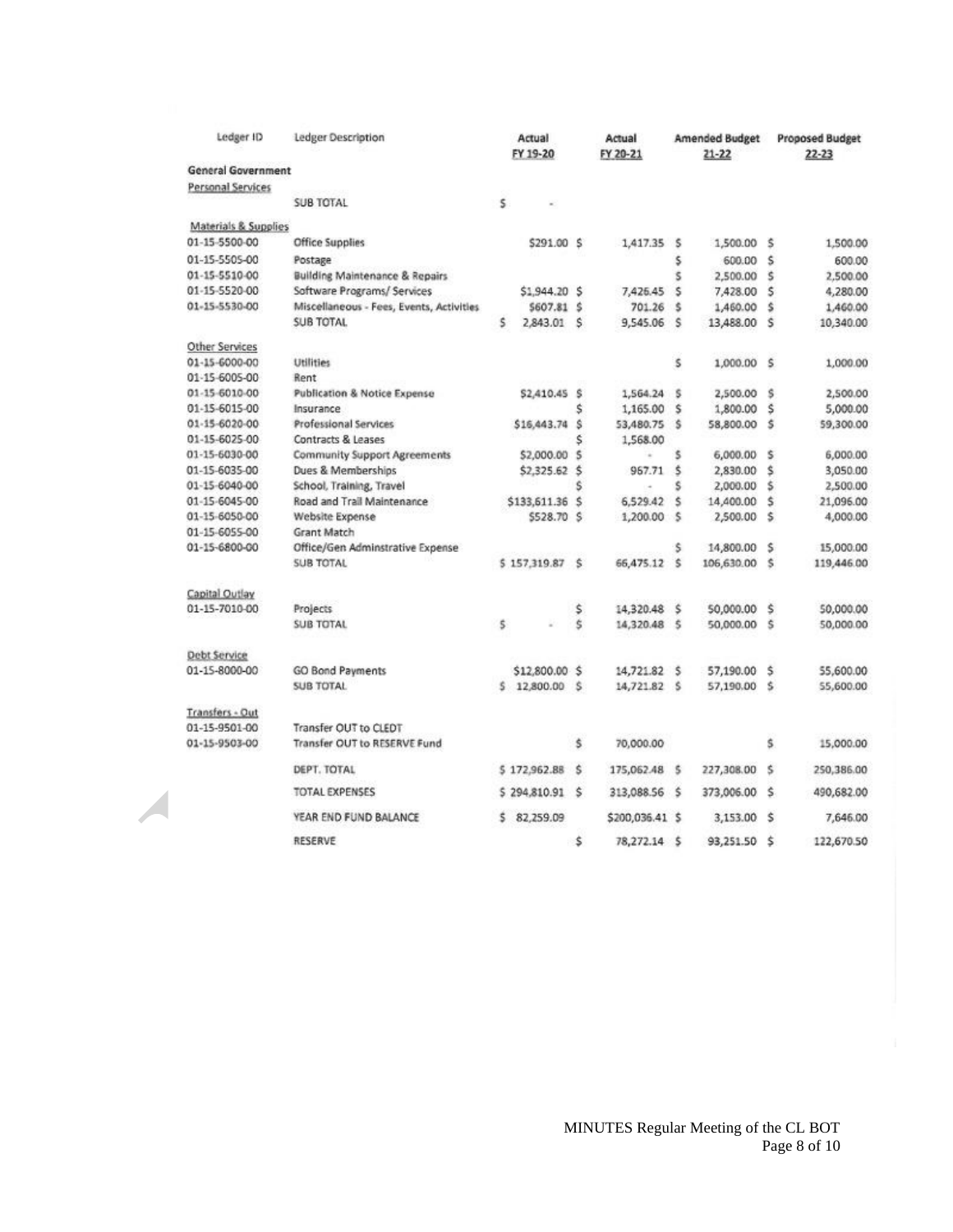#### CLEDT - Budget Supplement Information - FY 22-23

| Ledger ID                 | Ledger Description                            |        |                 |        |                 |     |                 |    |                            |
|---------------------------|-----------------------------------------------|--------|-----------------|--------|-----------------|-----|-----------------|----|----------------------------|
|                           |                                               |        | Actual          |        | Actual          |     | Amended Budget  |    | Proposed                   |
| <b>CLEDT</b>              |                                               |        | FY 19-20        |        | FY 20-21        |     | FY 21-22        |    | FY 22-23                   |
| Non-Departmental Revenue  |                                               |        |                 |        |                 |     |                 |    |                            |
| 05-00-4015-00             | Pittsburgh County Sinking Fund Receipts       | \$     | 497,061.31 \$   |        | 698,327.98      | -5  | 868,289.00 \$   |    | 800,000.00                 |
| 05-00-4350-00             | Revenue Bond                                  | Ś.     | 1,455,000.00    | s      | 61,500.28       | .s  | 1,265,128.92    |    |                            |
| 05-00-4400-00             | Interest Income                               |        |                 | \$     | 78.26           |     |                 |    |                            |
| 05-00-4450-00             | Miscellanous Revenue                          |        |                 | Ŝ.     | 55.89           |     |                 |    |                            |
| 05-00-9000-00             | Transfer IN from Gen Fund                     |        |                 |        |                 |     |                 |    |                            |
|                           | Balance Forward/Carry-over                    | Ś.     | 1,946,860.00    | .s     | 1,039,846.81 \$ |     |                 |    | 644,885.00 \$ 1,135,000.00 |
|                           | TOTAL AVAILABLE REVENUES                      | Ś.     | 3,898,921.31 \$ |        | 1,799,809.22 \$ |     | 2,778,302.92 \$ |    | 1,935,000.00               |
| <b>General Government</b> |                                               |        |                 |        |                 |     |                 |    |                            |
| Personal Services         |                                               |        |                 |        |                 |     |                 |    |                            |
|                           | SUBTOTAL                                      |        |                 | \$     | ×.              | s.  |                 |    |                            |
| Materials & Supplies      |                                               |        |                 |        |                 |     |                 |    |                            |
|                           | SUBTOTAL                                      |        |                 | \$     |                 | s.  |                 |    |                            |
| Other Services            |                                               |        |                 |        |                 | s.  | $\equiv$        |    |                            |
|                           | <b>SUBTOTAL</b>                               | $\leq$ | $1.143.13$ S    |        |                 |     |                 |    |                            |
| Capital Outlay            |                                               |        |                 |        |                 | s   |                 |    |                            |
|                           | SUBTOTAL                                      |        |                 | \$     |                 |     |                 |    |                            |
| Debt Service              |                                               |        |                 |        |                 |     |                 |    |                            |
| 05-15-8100-00             | 2018 Revenue Bond                             | \$     | 126,500.00      | s      | 136,873.48      | s   | 208,425.21 \$   |    | 210,375.00                 |
| 05-15-8101-00             | 2018B Revenue Bond                            | Ś      | 71,500.00       | s.     | 75,000.00       | s   | 123,700.00      | s  | 119,100.00                 |
| 05-15-8102-00             | 2019 Revenue Bond                             | Ŝ      | 74,000.00       | \$     | 106,500.00      | \$  | 188,887.50      | s  | 187,275.00                 |
| 05-15-8103-00             | 2020 Revenue Bond                             |        |                 | ŝ      | 56,500.00       | \$  | 79,925.00       | s. | 82,450.00                  |
| 05-15-8104-00             | 2021 Revenue Bond                             |        |                 |        |                 | s   | 165,360.00 \$   |    | 165,360.36                 |
|                           | Bond Origination Fees                         | \$     | 47,500.00       |        |                 | ś   | 55,000.00       |    |                            |
| 05-15-8500-00             | Interest Expense                              | \$     | 171,444.33      | s      | 218,821.39      |     |                 |    |                            |
|                           | <b>SUBTOTAL</b>                               | ś      | 272,000.00      | s      | 593,694.87      | s   | 821,297.71 \$   |    | 764,560.36                 |
| Transfers - Out           |                                               |        |                 |        |                 |     |                 |    |                            |
| 05-15-9500-00             | Transfer OUT to Gen Fund                      |        |                 | \$     | 96,663.96       | - 5 | 101,989.00 \$   |    | 120,146.00                 |
| 05-15-9503-00             | Transfer OUT to RESERVE Fund                  |        |                 |        |                 |     |                 |    |                            |
|                           | <b>SUBTOTAL</b>                               |        |                 | Ś.     | 96,663.96       | \$  | 101,989.00 \$   |    | 120,146.00                 |
|                           | DEPT, TOTAL                                   | \$     | 273, 143.13     | $\sim$ | 690,358.83      | -S  | 923,286.71 \$   |    | 884,706.36                 |
| <b>TIF Projects</b>       |                                               |        |                 |        |                 |     |                 |    |                            |
| Capital Outlay            |                                               |        |                 |        |                 |     |                 |    |                            |
| 05-20-7100-00             | 2018 Rev Bond - School Support                | \$     | 459,798.00      |        |                 |     |                 |    |                            |
| 05-20-7100-01             | 2018 Rev Bond - Infrastructure Reimbersement  | \$     | 337.614.00      |        |                 |     |                 |    |                            |
| 05-20-7100-02             | 2018 Rev Bond - County Support                |        |                 |        |                 |     |                 |    |                            |
| 05-20-7100-03             | 2018 Rev Bond - Developer Reimbursement       | \$     | 36,238.00       |        |                 |     |                 |    |                            |
| 05-20-7100-04             | 2018 Rev Bond - Alley Beautification          | \$     | 14,606.02 \$    |        | 268,035.87      |     |                 |    |                            |
| 05-20-7100-05             | 2018 Rev Bond - Marina Center - Courtesy Dock | \$     | 28,000.00       |        |                 |     |                 |    |                            |
| 05-20-7100-06             | 2018 Rev Bond - Marina Center - Clearing      | \$     | 67,345.71       |        |                 |     |                 |    |                            |
| 05-20-7100-07             | 2018 Rev Bond - Marina Center Fencing         | \$     | 10,400.00       |        |                 |     |                 |    |                            |
| 05-20-7100-08             | 2018 Rev Bond - Marina CenterRoad Access      | \$     | 78,000.00       |        |                 |     |                 |    |                            |
| 05-20-7100-09             | 2018 Rev Bond - Playground                    | \$     | 69,470.59       | s      |                 | \$. | 10,000.00       |    |                            |
| 05-20-7100-10             | 2018 Rev Bond - Pavilion                      |        |                 | \$     | 26,920.00       |     |                 |    |                            |
| 05-20-7100-11             | 2018 Rev Bond - Mailboxes                     | \$     | 13,519.02       | s      | 1,354.69        |     |                 |    |                            |
| 05-20-7101-00             | 2018B Rev Bond - School Support               |        |                 | s      |                 |     |                 |    |                            |
| 05-20-7101-01             | 2018B Rev Bond - Infrastructure Reimbursement | s.     | 206,000.00      |        |                 |     |                 |    |                            |